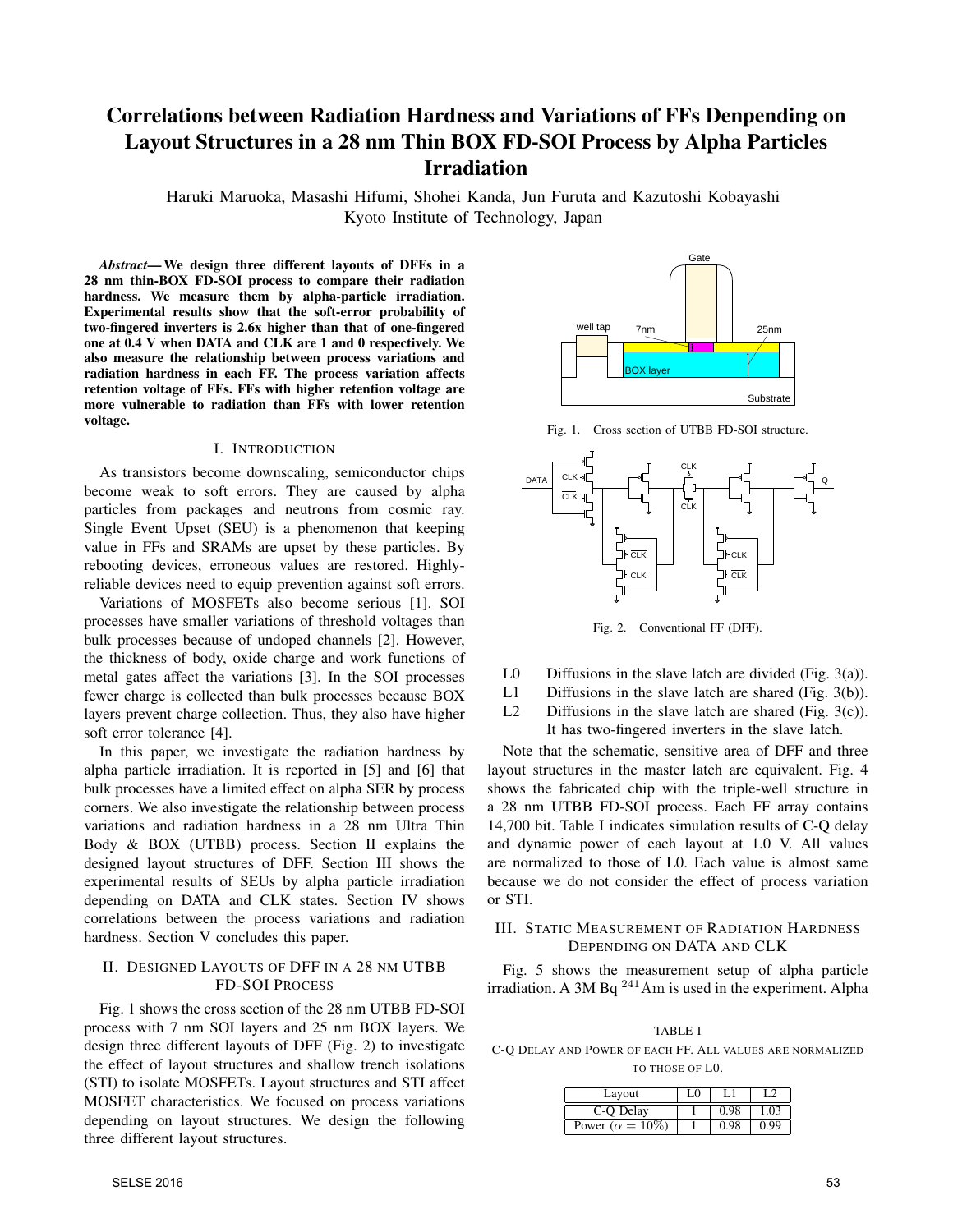

(a) L0 : Layout which diffusions in the slave latch are divided.



(b) L1 : Layout which diffusions in the slave latch are shared.



(c) L2 : Layout with two-fingered inverters.

Fig. 3. Designed DFFs with different layout structures.

particle flux is  $3 \times 10^6$  cm<sup>−2</sup>s<sup>−1</sup>. The irradiation time is 10 min. We measure these static conditions (DATA,  $CLK$ ) = (0,  $(0, 1), (1, 0)$  and  $(1, 1)$ . Upset transistors by radiation depend on DATA and CLK states. When  $(DATA, CLK)$  = (1, 0), the tri-state inverter in the slave latch is vulnerable. Soft error hardness is evaluated by the soft error probability  $(P_{\text{SE}})$ .

$$
P_{\rm SE} = \frac{N_{\rm SE}}{N_{\rm bit}} \tag{1}
$$

Where  $N_{\text{SE}}$  is the number of errors by alpha particle irradiation and *N*bit is the number of total bits of each FF array. The error bars show 95% confidence.

Fig. 6 shows the results of  $P_{\text{SE}}$  at 0.4 V in each condition. Except for (DATA, CLK) =  $(1, 0)$ ,  $P_{SE}$  of each layout is almost equivalent.  $P_{\text{SE}}$  of L2, which has two-fingered



Fig. 6. *P*<sub>SE</sub> in each condition by alpha particle irradiation. The error bars show 95% confidence.

inverters in the slave latch, is 2.6x more than that of L0 when (DATA,  $CLK$ ) = (1, 0).

The radiation hardness is evaluated by critical charge  $(Q_{\text{crit}})$  with SPICE simulations [7]. Table II shows  $Q_{\text{crit}}$  by process corners at 0.4 V when (DATA, CLK) =  $(1, 0)$ .  $Q_{\text{crit}}$ of the latch with Fast-Fast decreases by 7 % as compared with Nominal. On the other hand,  $Q_{\text{crit}}$  of the latch with Slow-Slow increases by 4 %. Therefore, the combination of *V*th affects its radiation hardness. We investigate the reason why the two-fingered inverters cause soft error vulnerability in the following section.

# IV. THE RELATIONSHIP BETWEEN THE  $\sigma_{\rm Vth}$  and RADIATION HARDNESS

## *A. Flipped FFs by Reducing Supply Voltage*

The standard deviation,  $\sigma_{Vth}$  of MOSFETs follows the normal distribution. We focus on MOSFETs away from nominal  $V_{\text{th}}$  (Fig. 7). We assume that they are more sensitive to soft errors than those near nominal  $V_{th}$ . We measure the minimum retention voltage of each layout by reducing supply voltage without the alpha source. Fig. 8 (a) and (b) show the

TABLE II

*Q*crit SIMULATION RESULTS BY PROCESS CORNERS AT 0.4 V.

| Process corner (PMOS-NMOS) | $Q_{\rm crit}$ [fC] |
|----------------------------|---------------------|
| Nominal                    | 0.28                |
| Slow-Slow                  | 0.29                |
| Slow-Fast                  | 0.28                |
| <b>Fast-Slow</b>           | 0.28                |
| <b>Fast-Fast</b>           | 0.26                |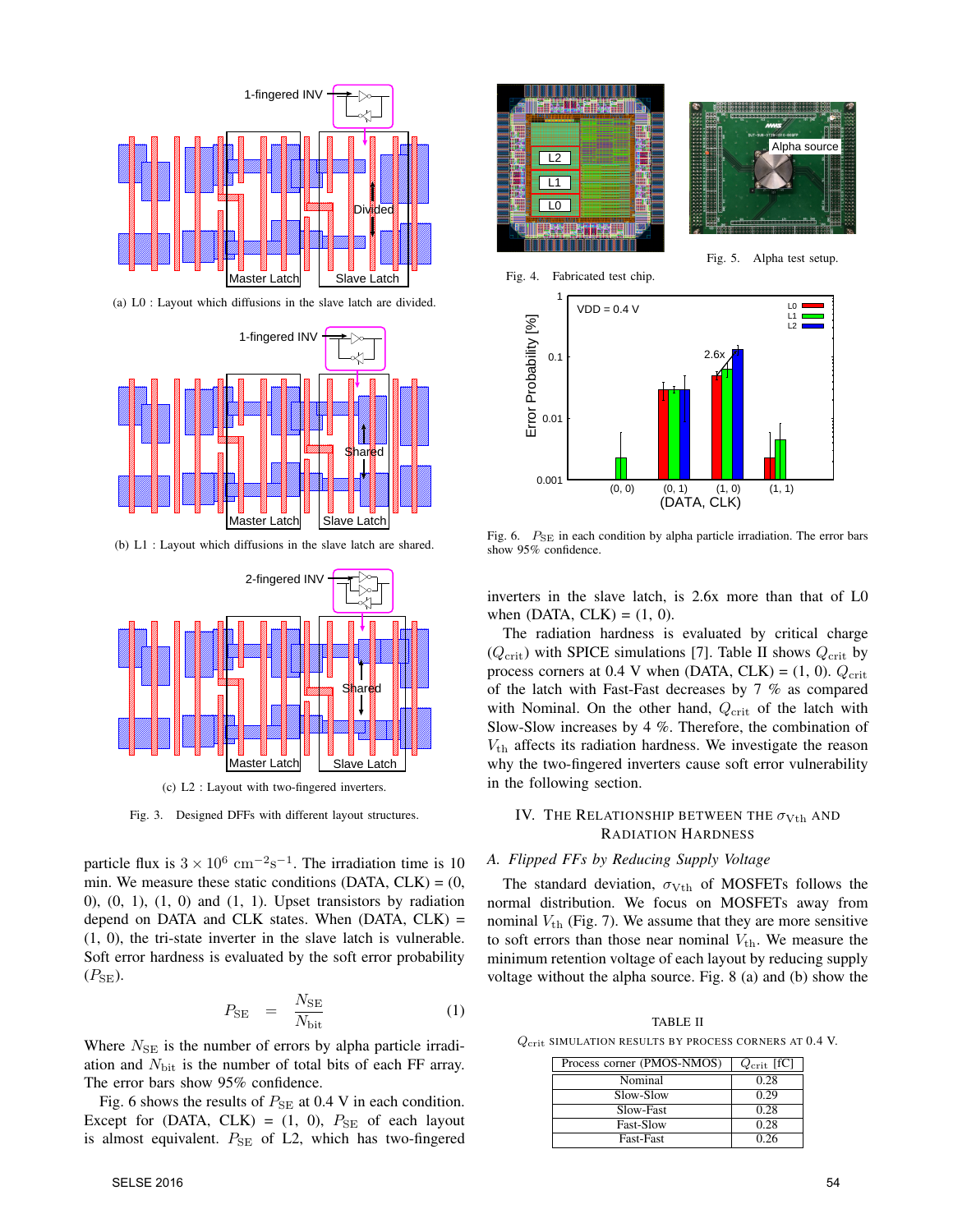

Fig. 7. Difference of radiation hardness depending on variation of MOSFETs.

![](_page_2_Figure_2.jpeg)

Fig. 8. Flipped FFs by reducing supply voltage.

number of flipped FFs when  $(DATA, CLK) = (0, 0)$  and  $(1,$ 0) respectively. The number of flipped FFs of each layout is almost same when  $(DATA, CLK) = (0, 0)$ . On the other hand, the number of flipped FFs of L2 is 4x more than the other layouts at  $0.31$  V when (DATA, CLK) =  $(1, 0)$ . The layout including two-fingered inverters has the largest  $\sigma_{Vth}$ . The standard deviation  $\sigma_{Vth}$  is proportionally to  $1/\sqrt{LW}$ [3]. If we use two-fingered inverters, the  $\sigma_{Vth}$  of MOSFETs in each inverter of L2 is  $\sqrt{2}x$  more than the one-fingered one in L0 or L1. The  $\sigma_{Vth}$  of two-fingered inverters is also larger than the one-fingered inverter because there are some amount of correlations since they are placed closely.

TABLE III EXPERIMENTAL RESULTS OF  $N_{\text{(SE\&VAR)}}$ ,  $N_{\text{VAR}}$  and  $N_{\text{SE}}$  in each LAYOUT.

|           | $(SE\&VAR)$ |  |                                                               | <i>I</i> VAR |  |  | VSE. |      |      |
|-----------|-------------|--|---------------------------------------------------------------|--------------|--|--|------|------|------|
| Layout    | L0          |  |                                                               |              |  |  |      |      |      |
| $#$ of FF |             |  | $0.33 \mid 0.67 \mid 2.67 \mid 34 \mid 50 \mid 115 \mid 10.3$ |              |  |  |      | 19.3 | 37.7 |

# *B. Correlations between Retention Voltage and Radiation Hardness*

We investigate the relationship between retention voltage and radiation hardness of each layout. All measurements are conducted when  $(DATA, CLK) = (1, 0)$ . First, we measure the number of flipped FFs  $(N<sub>VAR</sub>)$  by reducing supply voltage without placing the alpha source. Then, we measure the number of upset FFs  $(N_{\text{SE}})$  with the alpha source at 0.42 V, at which no flipped FF appears. The irradiation time is 30 min. Eq. 2 and 3 show the evaluation formulas of the relationship between the process variation and radiation hardness respectively.

$$
\varepsilon_{\rm H} = \frac{N_{\rm (SE\&VAR)}}{N_{\rm VAR}} \tag{2}
$$

$$
\varepsilon_{\rm L} = \frac{N_{\rm SE} - N_{\rm (SE\&VAR)}}{N_{\rm bit} - N_{\rm VAR}} \tag{3}
$$

Where  $N_{\text{(SE&VAR)}}$  is the number of FFs flipped by reducing supply voltage and upset by alpha particle irradiation.  $\varepsilon$ <sub>H</sub> means the error probability that FFs with higher retention voltage upset by alpha particle irradiation.  $\varepsilon_L$  means the error probability that FFs with lower retention voltage upset by alpha particle irradiation. The error bars show 95% confidence.

Table III indicates the number of  $N_{\text{(SE&VAR)}}$ ,  $N_{\text{VAR}}$  and  $N_{\text{SE}}$  in each layout. Fig. 9 shows the experimental results between flipped FFs at 0.32 V and upset FFs by alpha particle irradiation in each layout. There is no correlation between retention voltage and the radiation hardness of L0 because the error bar of  $\varepsilon_H$  is located within  $\varepsilon_L$ . There is also no correlation between retention voltage and radiation hardness of L1. By increasing the number of measurements, the error bar of  $\varepsilon_H$  in L1 may be located within error bar  $\varepsilon_L$ because the number of  $N_{\text{(SE&VAR)}}$  is much less than that of L2. Therefore, the process variations in L0 and L1 do not affect radiation hardness. The results of L2 clearly show the difference of radiation hardness between  $\varepsilon_H$  and  $\varepsilon_L$ .  $\varepsilon_H$  is 10x more vulnerable than  $\varepsilon_L$ . In L2 with larger  $\sigma_{Vth}$ , the process variations affect the radiation hardness.

#### V. CONCLUSION

Layout with two-fingered inverter has 2.6x more vulnerable than layout with one-fingered one by alpha particle irradiation. We focus on the relationship between process variations and radiation hardness. The latch composed of an inverter and a tri-state inverter becomes unstably due to combination of variations. Decreasing retention voltage contributes to soft error hardness. It clearly shows that FFs with higher retention voltage are 10x more vulnerable than